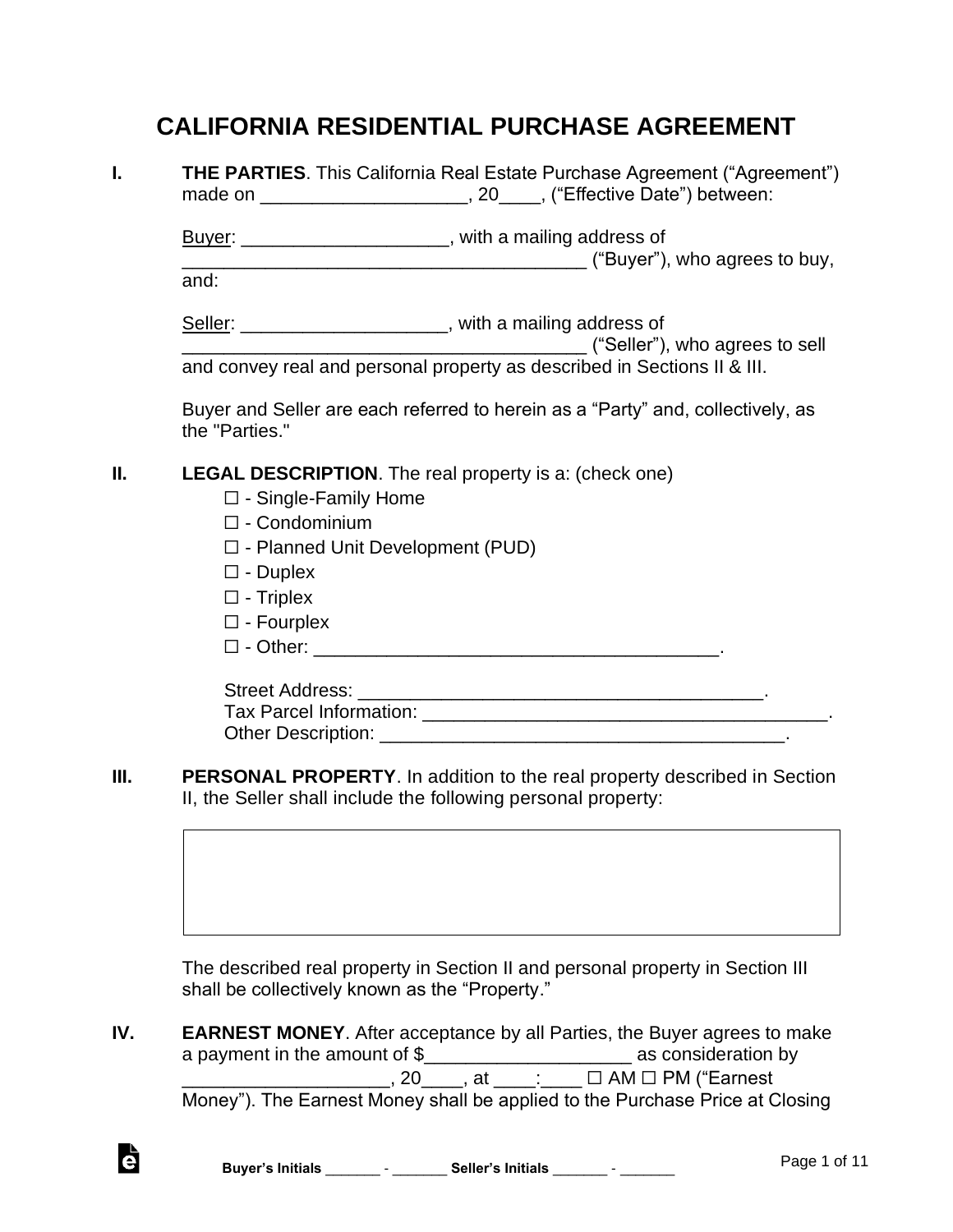and subject to the Buyer's ability to perform under the terms of this Agreement. Any Earnest Money accepted ☐ **is** ☐ **is not** required to be placed in a separate trust or escrow account in accordance with Governing Law.

**V. PURCHASE PRICE & TERMS**. The Buyer agrees to purchase the Property by payment of \_\_\_\_\_\_\_\_\_\_\_\_\_\_\_\_\_\_\_\_ US Dollars (\$\_\_\_\_\_\_\_\_\_\_\_\_\_\_\_\_\_\_\_\_) as follows: (check one)

> ☐ - **All Cash Offer**. No loan or financing of any kind is required in order to purchase the Property. Buyer shall provide Seller written third  $(3<sup>rd</sup>)$  party documentation verifying sufficient funds to close no later than \_\_\_\_\_\_\_\_\_\_\_\_\_\_\_\_\_\_\_\_, 20\_\_\_, at \_\_\_\_:\_\_\_\_ ☐ AM ☐ PM. Seller shall have three (3) business days after the receipt of such documentation to notify Buyer, in writing, if the verification of funds is not acceptable. If Buyer fails to provide such documentation, or if Seller finds such verification of funds is not acceptable, Seller may terminate this Agreement. Failure of Seller to provide Buyer written notice of objection to such verification shall be considered acceptance of verification of funds.

☐ - **Bank Financing**. The Buyer's ability to purchase the Property is contingent upon the Buyer's ability to obtain financing under the following conditions: (check one)

- ☐ Conventional Loan
- ☐ FHA Loan (Attach Required Addendums)
- ☐ VA Loan (Attach Required Addendums)
- ☐ Other: \_\_\_\_\_\_\_\_\_\_\_\_\_\_\_\_\_\_\_\_\_\_\_\_\_\_\_\_\_\_\_\_\_\_\_\_\_\_\_.
- a.) In addition, Buyer agrees, within a reasonable time, to make a good faith loan application with a credible financial institution;
- b.) If Buyer does not reveal a fact of contingency to the lender and this purchase does not record because of such nondisclosure after initial application, the Buyer shall be in default;
- c.) On or before \_\_\_\_\_\_\_\_\_\_\_\_\_\_\_\_\_\_\_\_, 20\_\_\_\_, the Buyer will provide the Seller a letter from a credible financial institution verifying a satisfactory credit report, acceptable income, source of down payment, availability of funds to close, and that the loan approval  $\Box$  **is**  $\Box$  **is not** contingent on the lease, sale, or recording of another property;
- d.) In the event the Buyer fails to produce the aforementioned letter or other acceptable verification by the date above in Section V(c), this Agreement may be terminated at the election of the Seller with written notice provided to the Buyer within \_\_\_\_ days from said date;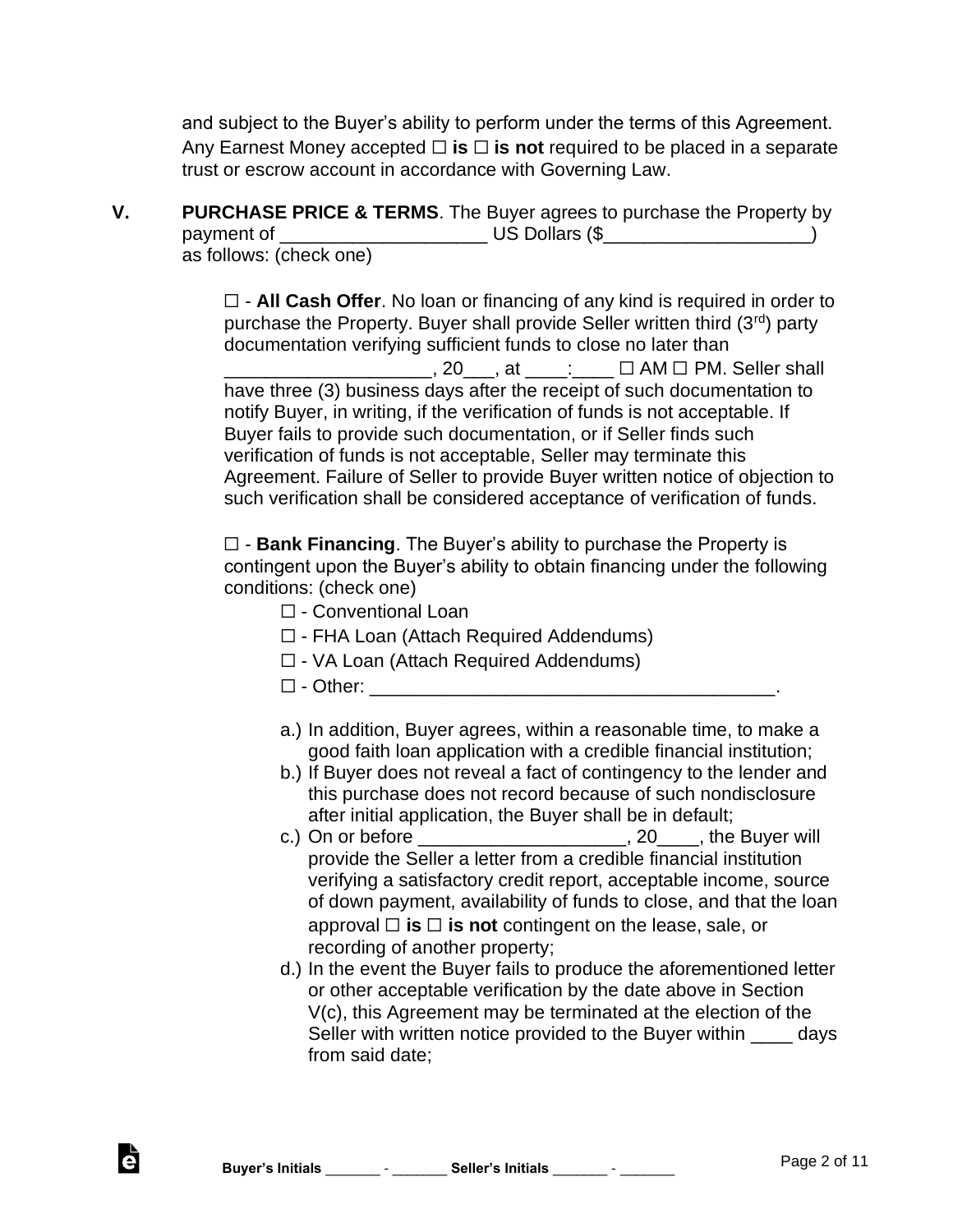- e.) Buyer must obtain Seller's approval, in writing, to any change to the letter described in Section V(c) regarding the financial institution, type of financing, or allocation of closing costs; and
- f.) Buyer agrees to pay all fees and satisfy all conditions, in a timely manner, required by the financial institution for processing of the loan application. Buyer agrees the interest rate offered by lender or the availability of any financing program is not a contingency of this Agreement, so long as Buyer qualifies for the financing herein agreed. Availability of any financing program may change at any time. Any licensed real estate agent hired by either Party is not responsible for representations or guarantees as to the availability of any loans, project and/or property approvals or interest rates.

☐ - **Seller Financing**. Seller agrees to provide financing to the Buyer under the following terms and conditions:

- a.) **Loan Amount**: \$\_\_\_\_\_\_\_\_\_\_\_\_\_\_\_\_\_\_\_\_
- b.) **Down Payment**: \$\_\_\_\_\_\_\_\_\_\_\_\_\_\_\_\_\_\_\_\_
- c.) **Interest Rate** (per annum): \_\_\_\_%
- d.) **Term**:  $□$  Months □ Years
- e.) **Documents**: The Buyer shall be required to produce documentation, as required by the Seller, verifying the Buyer's ability to purchase according to the Purchase Price and the terms of the Seller Financing. Therefore, such Seller Financing is contingent upon the Seller's approval of the requested documentation to be provided on or before

\_\_\_\_\_\_\_\_\_\_\_\_\_\_\_\_\_\_\_\_\_\_\_\_\_\_, 20\_\_\_\_\_. The Seller shall have until

**\_\_\_\_\_\_\_\_\_\_\_\_\_\_\_\_\_\_\_\_\_\_\_\_**, 20\_\_\_\_\_, to approve the Buyer's documentation. In the event Buyer fails to obtain Seller's approval, this Agreement shall be terminated with the Buyer's Earnest Money being returned within five (5) business days.

**VI. SALE OF ANOTHER PROPERTY**. Buyer's performance under this Agreement: (check one)

☐ - **Shall not** be contingent upon selling another property.

☐ - **Shall be** contingent upon selling another property with a mailing address of \_\_\_\_\_\_\_\_\_\_\_\_\_\_\_\_\_\_\_\_\_\_\_\_\_\_\_\_\_\_\_\_\_\_\_\_\_\_\_, within \_\_\_\_ days from the Effective Date.

**VII. CLOSING COSTS**. The costs attributed to the Closing of the Property shall be the responsibility of ☐ **Buyer** ☐ **Seller** ☐ **Both Parties**. The fees and costs related to the Closing shall include but not be limited to a title search (including the abstract and any owner's title policy), preparation of the deed, transfer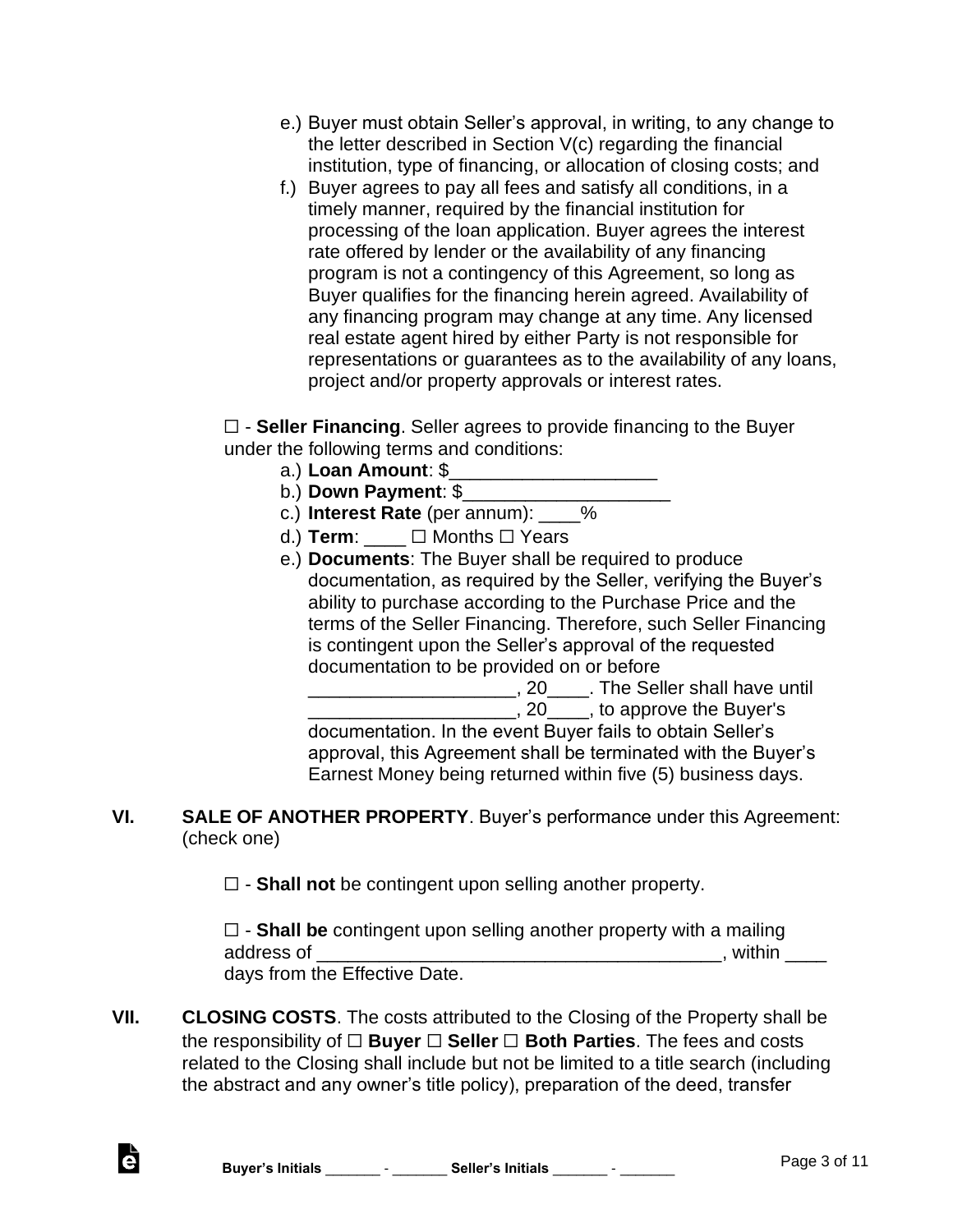taxes, recording fees, and any other costs by the title company that is in standard procedure with conducting the sale of a property.

**VIII. FUNDS AT CLOSING**. Buyer and Seller agree that before the recording can take place, funds provided shall be in one (1) of the following forms: cash, interbank electronic transfer, money order, certified check or cashier's check drawn on a financial institution located in the state of Governing Law, or any above combination that permits the Seller to convert the deposit to cash no later than the next business day.

#### **IX.** CLOSING DATE. This transaction shall close on \_\_\_\_\_\_\_\_\_ 20  $\ldots$ , at  $\ldots$   $\Box$  AM  $\Box$  PM or earlier at the office of a title company to be agreed upon by the Parties ("Closing"). Any extension of the Closing must be agreed upon, in writing, by Buyer and Seller. Real estate taxes, rents, dues, fees, and expenses relating to the Property for the year in which the sale is closed shall be prorated as of the Closing. Taxes due for prior years

shall be paid by Seller.

**X. SURVEY**. Buyer may obtain a survey of the Property before the Closing to assure that there are no defects, encroachments, overlaps, boundary line or acreage disputes, or other such matters, that would be disclosed by a survey ("Survey Problems"). The cost of the survey shall be paid by the Buyer. Not later than business days prior to the Closing, Buyer shall notify Seller of any Survey Problems which shall be deemed to be a defect in the title to the Property. Seller shall be required to remedy such defects within \_\_\_\_ business days and prior to the Closing.

If Seller does not or cannot remedy any such defect(s), Buyer shall have the option of canceling this Agreement, in which case the Earnest Money shall be returned to Buyer.

- **XI. MINERAL RIGHTS**. It is agreed and understood that all rights under the soil, including but not limited to water, gas, oil, and mineral rights shall be transferred by the Seller to the Buyer at Closing.
- **XII. TITLE**. Seller shall convey title to the property by warranty deed or equivalent. The Property may be subject to restrictions contained on the plat, deed, covenants, conditions, and restrictions, or other documents noted in a Title Search Report. Upon execution of this Agreement by the Parties, Seller will, at the shared expense of both Buyer and Seller, order a Title Search Report and have delivered to the Buyer.

Upon receipt of the Title Search Report, the Buyer shall have \_\_\_\_ business days to notify the Seller, in writing, of any matters disclosed in the report which are unacceptable to Buyer. Buyer's failure to timely object to the report shall constitute acceptance of the Title Search Report.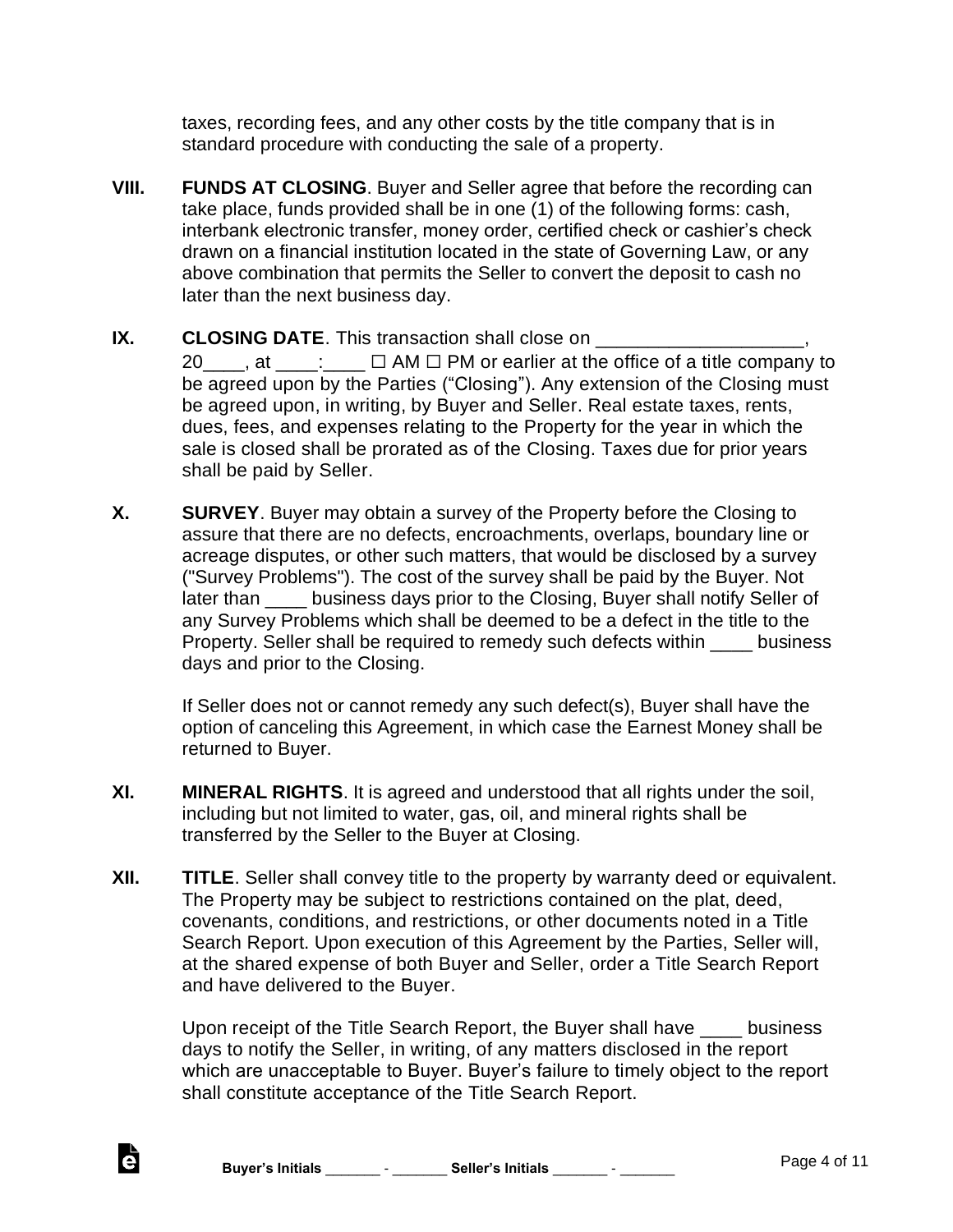If any objections are made by Buyer regarding the Title Search Report, mortgage loan inspection, or other information that discloses a material defect, the Seller shall have business days from the date the objections were received to correct said matters. If Seller does not remedy any defect discovered by the Title Search Report, Buyer shall have the option of canceling this Agreement, in which case the Earnest Money shall be returned to Buyer.

After Closing, Buyer shall receive an owner's standard form policy of title insurance insuring marketable title in the Property to Buyer in the amount of the Purchase Price, free and clear of the objections and all other title exceptions agreed to be removed as part of this transaction.

**XIII. PROPERTY CONDITION**. Seller agrees to maintain the Property in its current condition, subject to ordinary wear and tear, from the time this Agreement comes into effect until the Closing. Buyer recognizes that the Seller, along with any licensed real estate agent(s) involved in this transaction, make no claims as to the validity of any property disclosure information. Buyer is required to perform their own inspections, tests, and investigations to verify any information provided by the Seller. Afterward, the Buyer shall submit copies of all tests and reports to the Seller at no cost.

Therefore, Buyer shall hold the right to hire licensed contractors, or other qualified professionals, to further inspect and investigate the Property until \_\_\_\_\_\_\_\_\_\_\_\_\_\_\_\_\_\_\_\_, 20\_\_\_\_, at \_\_\_\_:\_\_\_\_ ☐ AM ☐ PM.

After all inspections are completed, Buyer shall have until  $\Box$ , 20  $\Box$ , at  $\Box$   $\Box$  AM  $\Box$  PM to present any new property disclosures to the Seller in writing. The Buyer and Seller shall have soluciness days to reach an agreement over any new property disclosures found by the Buyer. If the Parties cannot come to an agreement, this Agreement shall be terminated with the Earnest Money being returned to the Buyer.

If the Buyer fails to have the Property inspected or does not provide the Seller with written notice of the new disclosures on the Property, in accordance with this Agreement, Buyer hereby accepts the Property in its current condition and as described in any disclosure forms presented by the Seller.

In the event improvements on the Property are destroyed, compromised, or materially damaged prior to Closing, the Agreement may be terminated at Buyer's option.

**XIV. SELLER'S INDEMNIFICATION**. Except as otherwise stated in this Agreement, after recording, the Buyer shall accept the Property AS IS, WHERE IS, with all defects, latent or otherwise. Neither Seller nor their

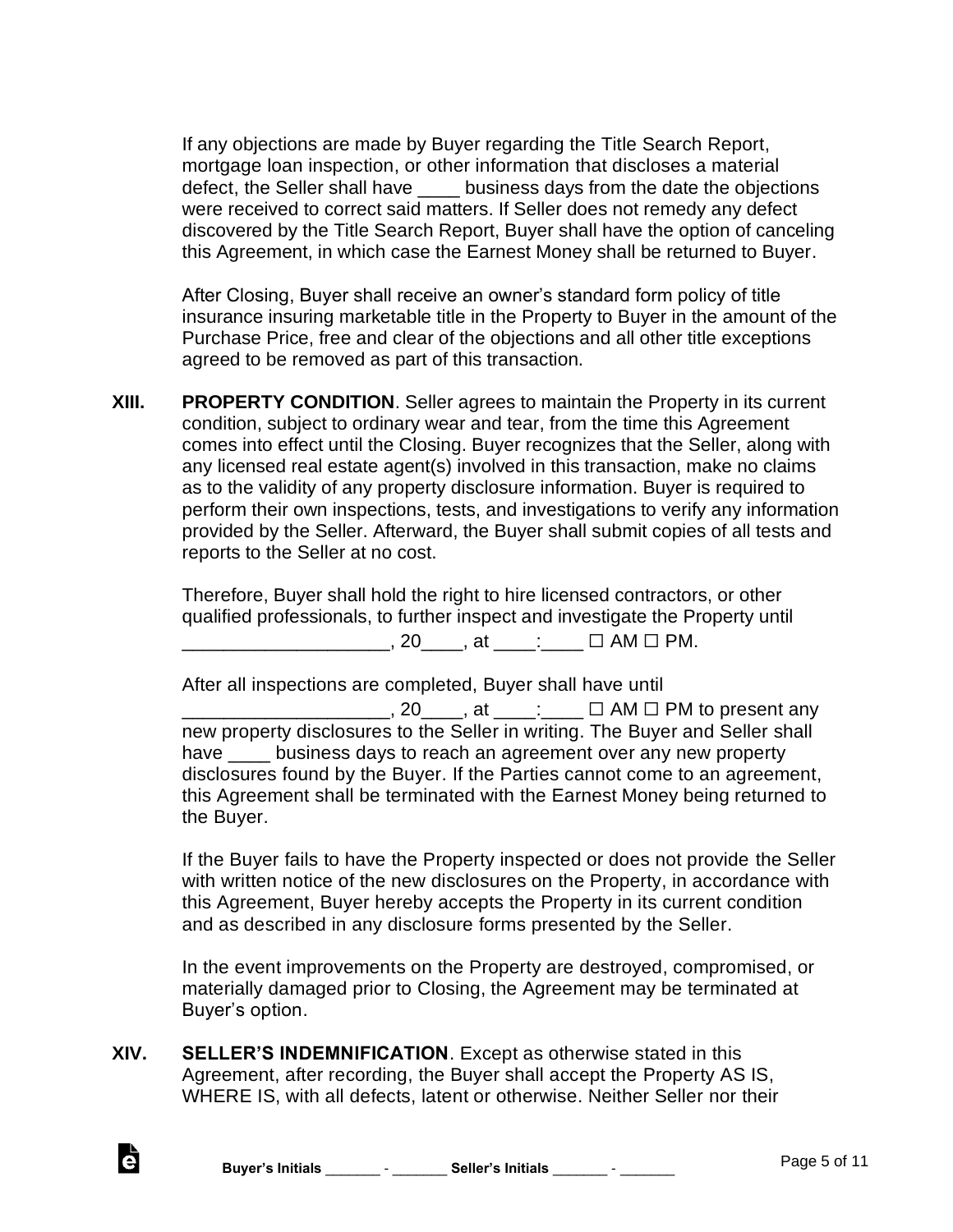licensed real estate agent(s) or any other agent(s) of the Seller, shall be bound to any representation or warranty of any kind relating in any way to the Property or its condition, quality or quantity, except as specifically set forth in this Agreement or any property disclosure, which contains representations of the Seller only, and which is based upon the best of the Seller's personal knowledge.

**XV. APPRAISAL**. Buyer's performance under this Agreement: (check one)

☐ - **Shall not** be contingent upon the appraisal of the Property being equal to or greater than the agreed upon Purchase Price.

☐ - **Shall** be contingent upon the appraisal of the Property being equal to or greater than the agreed upon Purchase Price. If the Property does not appraise to at least the amount of the Purchase Price, or if the appraisal discovers lender-required repairs, the Parties shall have \_\_\_\_ business days to re-negotiate this Agreement ("Negotiation Period"). In such event the Parties cannot come to an agreement during the Negotiation Period, this Agreement shall terminate with the Earnest Money being returned to the Buyer.

- **XVI. REQUIRED DOCUMENTS**. Prior to the Closing, the Parties agree to authorize all necessary documents, in good faith, in order to record the transaction under the conditions required by the recorder, title company, lender, or any other public or private entity.
- **XVII. TERMINATION**. In the event this Agreement is terminated, as provided in this Agreement, absent of default, any Earnest Money shall be returned to the Buyer, in-full, within business days with all parties being relieved of their obligations as set forth herein.
- **XVIII. SEX OFFENDERS**. Section 2250 of Title 18, United States Code, makes it a federal offense for sex offenders required to register pursuant to the Sex Offender Registration and Notification Act (SORNA), to knowingly fail to register or update a registration as required. State convicted sex offenders may also be prosecuted under this statute if the sex offender knowingly fails to register or update a registration as required, and engages in interstate travel, foreign travel, or enters, leaves, or resides on an Indian reservation.

A sex offender who fails to properly register may face fines and up to ten (10) years in prison. Furthermore, if a sex offender knowingly fails to update or register as required and commits a violent federal crime, he or she may face up to thirty (30) years in prison under this statute. The Buyer may seek more information online by visiting https://www.nsopw.gov/.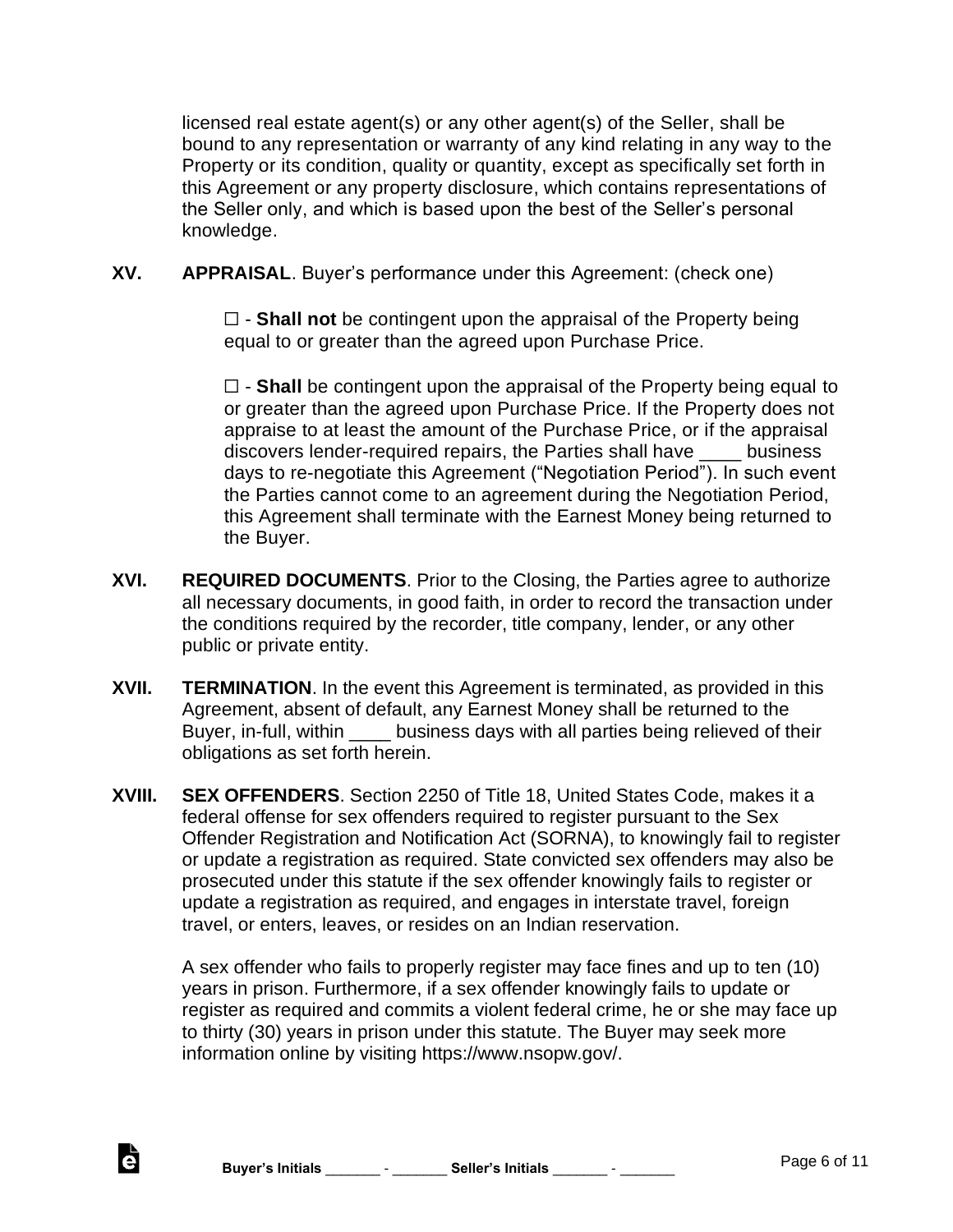- **XIX. TIME**. Time is of the essence. All understandings between the Parties are incorporated in this Agreement. Its terms are intended by the Parties as a final, complete and exclusive expression of their Agreement with respect to its subject matter and they may not be contradicted by evidence of any prior agreement or contemporaneous oral agreement.
- **XX. BUYER'S DEFAULT**. Seller's remedies shall be limited to liquidated damages in the amount of the Earnest Money set forth in Section IV. It is agreed that such payments and things of value are liquidated damages and are Seller's sole and only remedy for Buyer's failure to perform the obligations of this Agreement. The Parties agree that Seller's actual damages in the event of Buyer's default would be difficult to measure, and the amount of the liquidated damages herein provided for is a reasonable estimate of such damages.
- **XXI. SELLER'S DEFAULT**. Buyer may elect to treat this Agreement as cancelled, in which case all Earnest Money paid by Buyer hereunder shall be returned and Buyer may recover such damages as may be proper, or Buyer may elect to treat this Agreement as being in full force and effect and Buyer shall have the right to specific performance or damages, or both.
- **XXII. EARNEST MONEY DISPUTE**. Notwithstanding any termination of this Agreement, the Parties agree that in the event of any controversy regarding the release of the Earnest Money that the matter shall be submitted to mediation as provided in Section XXIII.
- **XXIII. DISPUTE RESOLUTION**. Buyer and Seller agree to mediate any dispute or claim arising out of this Agreement, or in any resulting transaction, before resorting to arbitration or court action.
	- a.) **Mediation**. If a dispute arises, between or among the Parties, and it is not resolved prior to or after recording, the Parties shall first proceed in good faith to submit the matter to mediation. Costs related to mediation shall be mutually shared between or among the Parties. Unless otherwise agreed in mediation, the Parties retain their rights to proceed to arbitration or litigation.
	- b.) **Arbitration**. The Parties agree that any dispute or claim in law or equity arising between them out of this Agreement or any resulting transaction, which is not settled through mediation, shall be decided by neutral, binding arbitration. The arbitrator is required to be a retired judge or justice, or an attorney with at least five (5) years of residential real estate law experience unless the Parties mutually agree to a different arbitrator. Under arbitration, the Parties shall have the right to discovery in accordance with Governing Law. Judgment upon the award of the arbitrator(s) may be entered into any court having jurisdiction. Enforcement of this Agreement to arbitrate shall be governed by the Federal Arbitration Act.

d.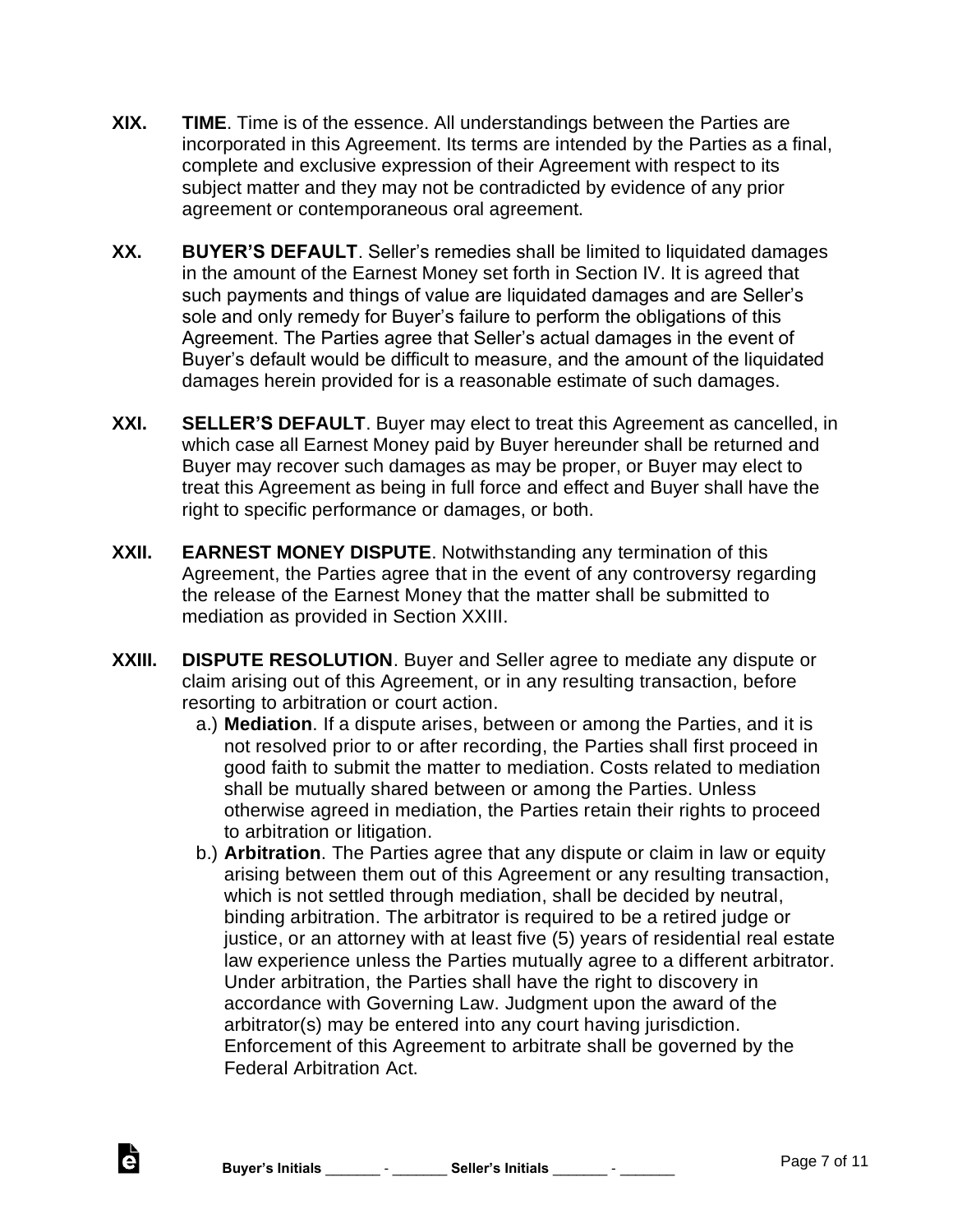- c.) **Exclusions**. The following matters shall be excluded from the mediation and arbitration: (i) a judicial or non-judicial foreclosure or other action or proceeding to enforce a deed, mortgage or installment land sale contract as defined in accordance with Governing Law; (ii) an unlawful detainer action, forcible entry detainer, eviction action, or equivalent; (iii) the filing or enforcement of a mechanic's lien; and (iv) any matter that is within the jurisdiction of a probate, small claims or bankruptcy court. The filing of a court action to enable the recording of a notice of pending action, for order of attachment, receivership, injunction, or other provisional remedies, shall not constitute a waiver or violation of the mediation and arbitration provisions of this Section.
- **XXIV. GOVERNING LAW.** This Agreement shall be interpreted in accordance with the laws in the state of California ("Governing Law").
- **XXV. TERMS AND CONDITIONS OF OFFER**. This is an offer to purchase the Property in accordance with the above stated terms and conditions of this Agreement. If at least one, but not all, of the Parties initial such pages, a counteroffer is required until an agreement is reached. Seller has the right to continue to offer the Property for sale and to accept any other offer at any time prior to notification of acceptance. If this offer is accepted and Buyer subsequently defaults, Buyer may be responsible for payment of licensed real estate agent(s) compensation. This Agreement and any supplement, addendum or modification, including any copy, may be signed in two or more counterparts, all of which shall constitute one and the same writing.
- **XXVI. BINDING EFFECT**. This Agreement shall be for the benefit of, and be binding upon, the Parties, their heirs, successors, legal representatives, and assigns, which therefore, constitutes the entire agreement between the Parties. No modification of this Agreement shall be binding unless signed by both Buyer and Seller.
- **XXVII. SEVERABILITY**. In the event any provision or part of this Agreement is found to be invalid or unenforceable, only that particular provision or part so found, and not the entire Agreement, will be inoperative.
- **XXVIII. OFFER EXPIRATION**. This offer to purchase the Property as outlined in this Agreement shall be deemed revoked and the Earnest Money shall be returned unless this Agreement is signed by Seller and a copy of this Agreement is personally given to the Buyer by \_\_\_\_\_\_\_\_\_\_\_\_\_\_\_\_\_\_\_\_, 20\_\_\_\_\_, at \_\_\_\_\_:\_\_\_ □ AM □ PM.
- **XXIX. ACCEPTANCE**. Seller warrants that Seller is the owner of the Property or has the authority to execute this Agreement. Therefore, by the Seller's authorization below, he/she/they accepts the above offer and agrees to sell the Property on the above terms and conditions and agrees to the agency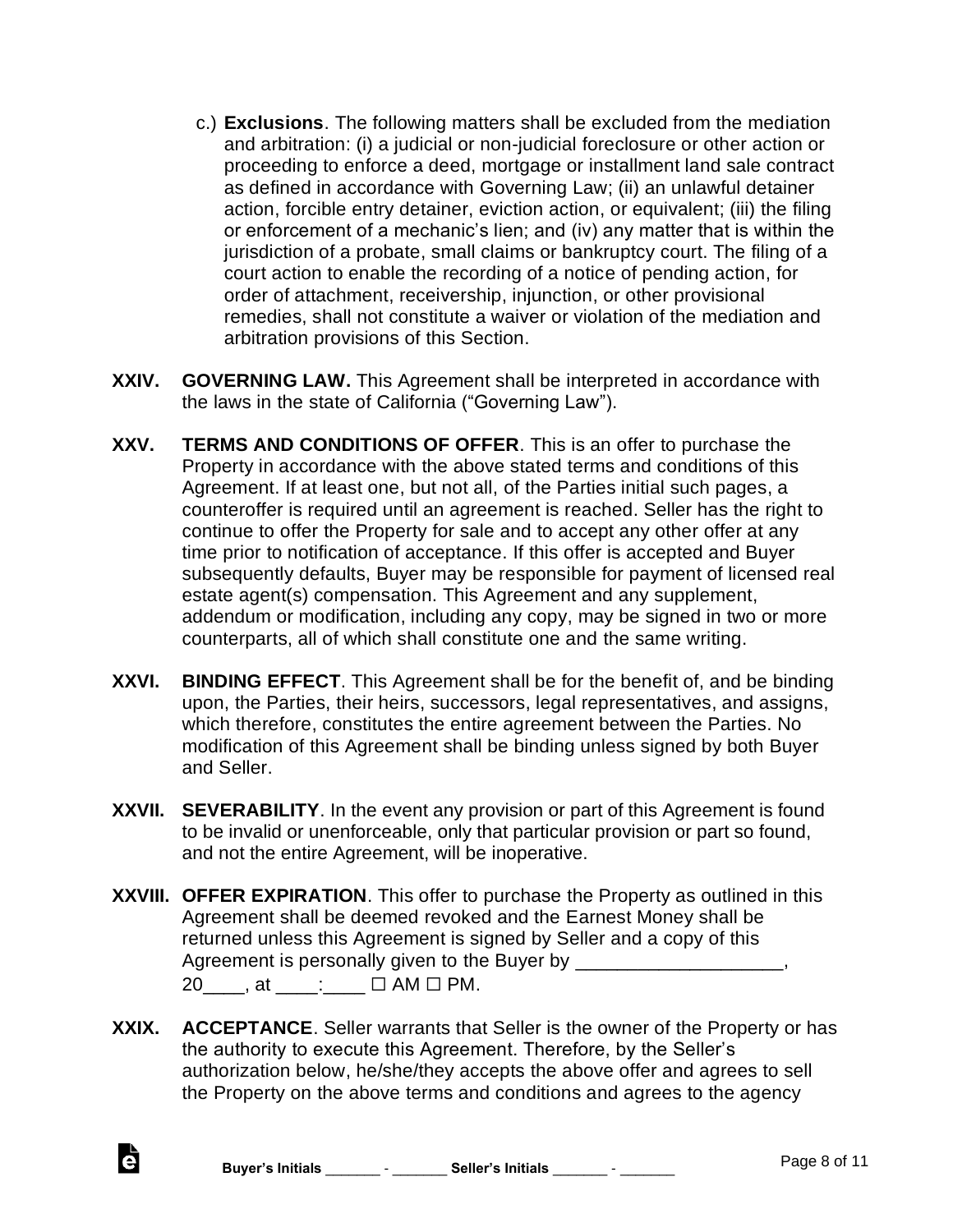relationships in accordance with any agreement(s) made with licensed real estate agent(s). Seller has read and acknowledges receipt of a copy of this Agreement and authorizes any licensed real estate agent(s) to deliver a signed copy to the Buyer.

Delivery may be in any of the following: (i) hand delivery; (ii) email under the condition that the Party transmitting the email receives electronic confirmation that the email was received to the intended recipient; and (iii) by facsimile to the other Party or the other Party's licensee, but only if the transmitting fax machine prints a confirmation that the transmission was successful.

**XXX. LICENSED REAL ESTATE AGENT(S)**. If Buyer or Seller have hired the services of licensed real estate agent(s) to perform representation on their behalf, he/she/they shall be entitled to payment for their services as outlined in their separate written agreement.

### **XXXI. PROPERTY TAX BILL**.

### **Notice of Your 'Supplemental' Property Tax Bill**

California property tax law requires the Assessor to revalue real property at the time the ownership of the property changes. Because of this law, you may receive one or two supplemental tax bills, depending on when your loan closes.

The supplemental tax bills are not mailed to your lender. If you have arranged for your property tax payments to be paid through an impound account, the supplemental tax bills will not be paid by your lender. It is your responsibility to pay these supplemental bills directly to the Tax Collector. If you have any question concerning this matter, please call your local Tax Collector's Office.

#### **XXXII. DISCLOSURES**. It is acknowledged by the Parties that: (check one)

 $\Box$  - There are no attached addendums or disclosures to this Agreement.

 $\Box$  - The following addendums or disclosures are attached to this Agreement:

- ☐ Lead-Based Paint Disclosure Form
- ☐ Environmental Hazards Pamphlet
- ☐ Homeowner's Guide to Earthquake Safety
- ☐ Megan's Law Disclosure
- ☐ Transfer Disclosure Statement (TDS)
- ☐ Water Heater and Smoke Detector Compliance
- ☐ Water-Conserving Fixtures and Detector Notice
- ☐ Wood Destroying Pests ad Organisms Inspection
- ☐ \_\_\_\_\_\_\_\_\_\_\_\_\_\_\_\_\_\_\_\_\_\_\_\_\_\_\_\_\_\_\_\_\_\_\_\_\_\_\_.
- ☐ \_\_\_\_\_\_\_\_\_\_\_\_\_\_\_\_\_\_\_\_\_\_\_\_\_\_\_\_\_\_\_\_\_\_\_\_\_\_\_.
- ☐ \_\_\_\_\_\_\_\_\_\_\_\_\_\_\_\_\_\_\_\_\_\_\_\_\_\_\_\_\_\_\_\_\_\_\_\_\_\_\_.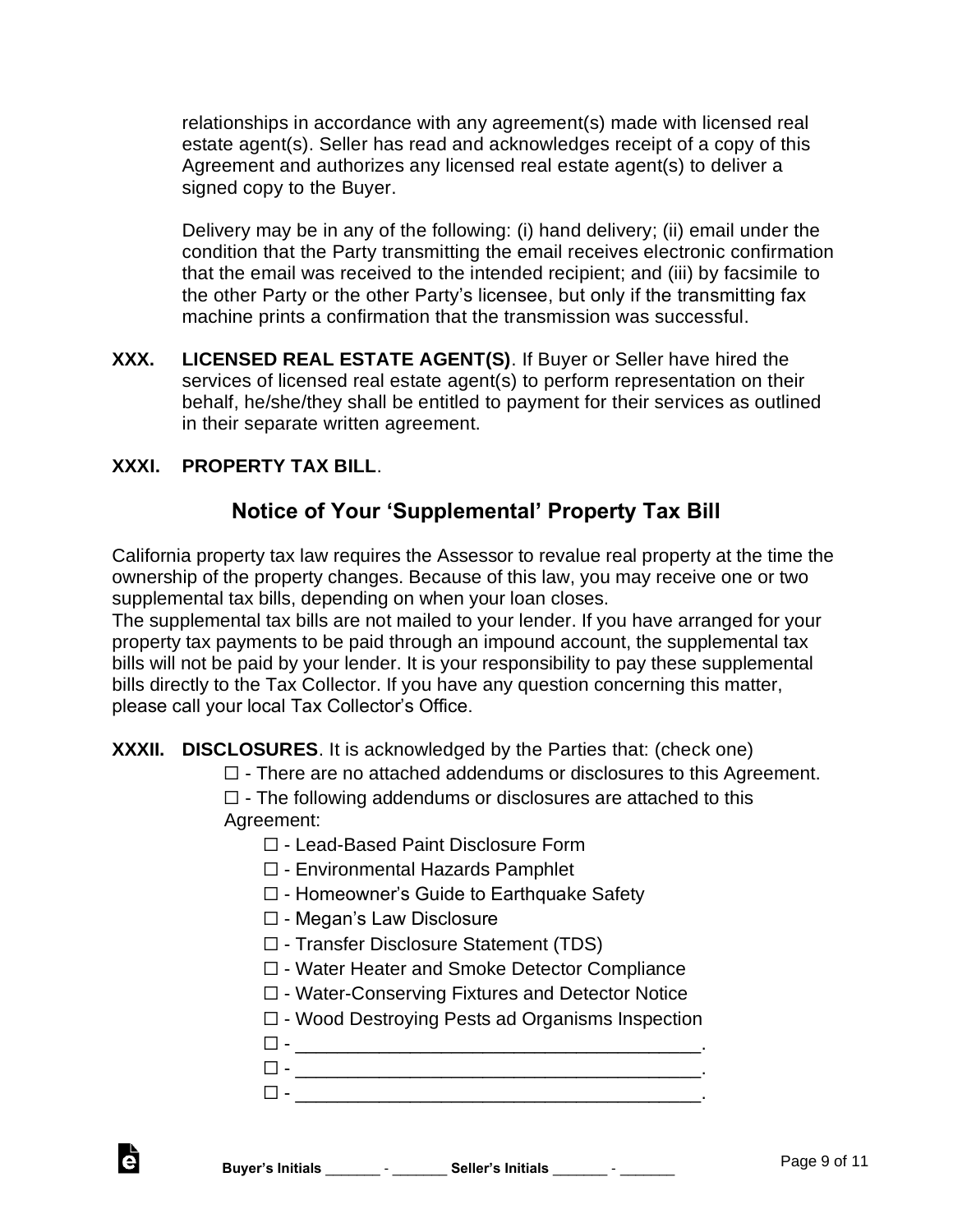### **XXXIII. ADDITIONAL TERMS AND CONDITIONS**.

**XXXIV. ENTIRE AGREEMENT.** This Agreement together with any attached addendums or disclosures shall supersede any and all other prior understandings and agreements, either oral or in writing, between the Parties with respect to the subject matter hereof and shall constitute the sole and only agreements between the Parties with respect to the said Property. All prior negotiations and agreements between the Parties with respect to the Property hereof are merged into this Agreement. Each Party to this Agreement acknowledges that no representations, inducements, promises, or agreements, orally or otherwise, have been made by any Party or by anyone acting on behalf of any Party, which are not embodied in this Agreement and that any agreement, statement or promise that is not contained in this Agreement shall not be valid or binding or of any force or effect.